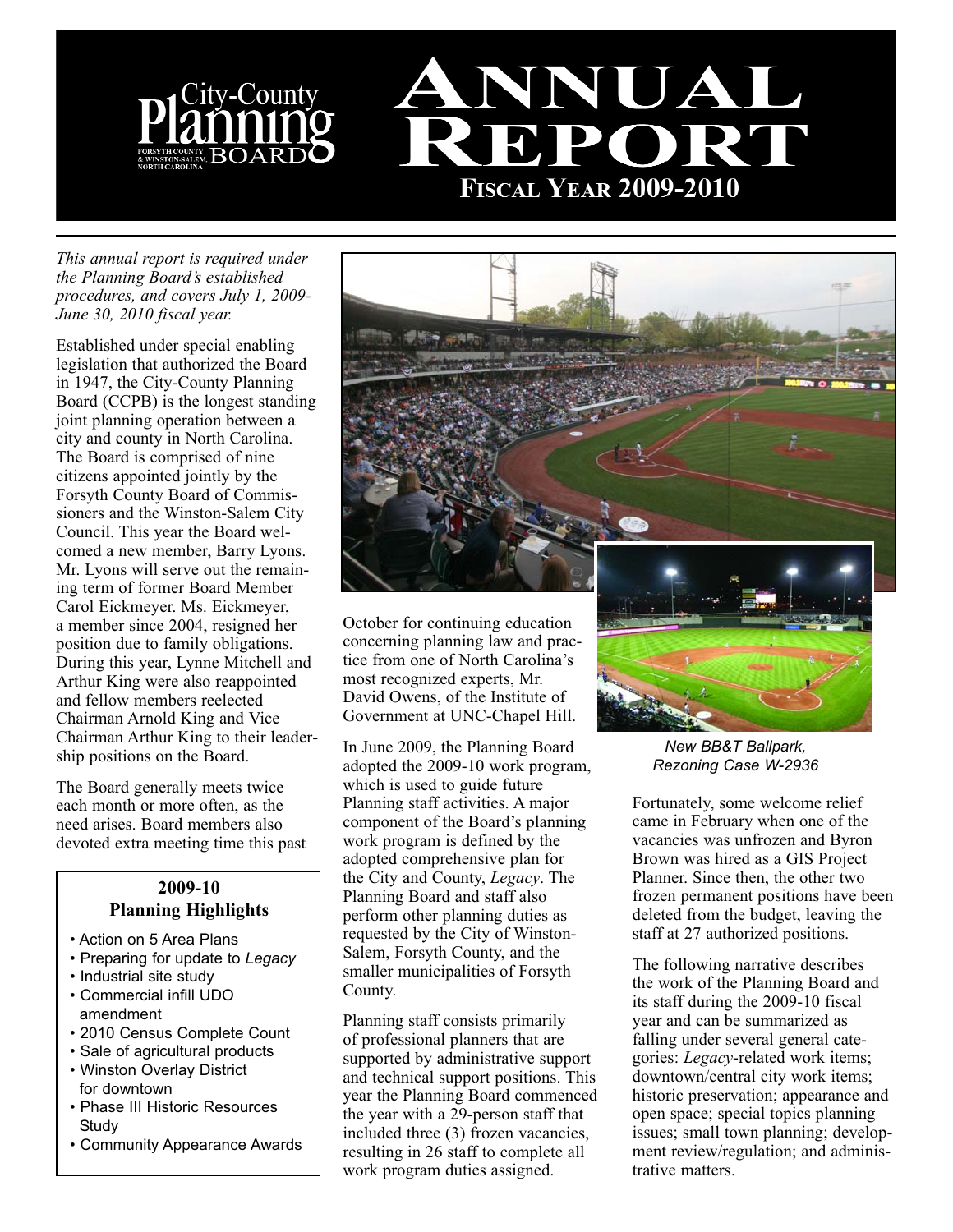

# **LEGACY-RELATED PLANNING**

*Legacy*, Forsyth County's comprehensive plan, was originally approved in 2001. From that time until 2009, a special *Legacy* Citizens Oversight Committee met annually to assess the progress of *Legacy's* implementation. Over that time, the committee had determined that, overall, the implementation of *Legacy* had been going well. However, it also determined that it was time to begin an update to the plan. Therefore, an update schedule and scope of project was developed that was to be launched in late FY 09/10. However, due to difficult budget constraints, the launch was postponed and is now scheduled for FY 10/11. During this interim time, staff has continued to explore and develop strategies of public outreach and do background work projecting future growth and future land use needs. It is vitally important to plan and prepare for these needs, as the State Demographer projects that approximately 3 million additional residents will make their home in North Carolina by 2030, and 130,000 of them are expected to be added to Forsyth County. Once officially launched, staff is anticipating that the *Legacy* update will take a total of two (2) years to complete.

In the meantime, the Planning Board continued their *Unified Development Ordinance* (UDO) text amendment efforts related to *Legacy*. Examples of these include the long-discussed Tree Ordinance (adopted by only the City so far), commercial infill and improvement standards for the Urban Neighborhoods Growth Management Area, basic design standards for development in the downtown core of Winston-Salem, and further reduction of minimum parking requirements for various uses and districts. These text amendments were among the last

of the approximately 160 proposed action items that were originally set out in *Legacy's* original implementation schedule; another reason why a revisiting of *Legacy* is warranted.



## **AREA PLANS**

Planning staff and the Planning Board devoted attention

to **five** different area plans over the last fiscal year. The *Southeast Suburban Area Plan* was adopted in November 2009 by both the Winston-Salem City Council and the Forsyth County Commissioners. The *Southwest Winston-Salem Area Plan*, representing the Ardmore, Hanestown, and Biltmore neighborhoods, was adopted by the City Council in October 2009. As scheduled, staff also started work on both the *Northeast Suburban* and *South Suburban Area Plans*. After these plans, there are only three (3) more area plans before the entire county except for the designated Rural Growth Management Area is covered by adopted area plans. Planning staff also provided assistance to Clemmons for their update to the *Clemmons Area Development Guide*.

*The Area Plan Implementation Status Report* also received its update. This report contains all area plan recommendations, their status and suggested timing, along with budget and capital improvement project implications. The report will be used by various departments as they develop their work programs and budgets.

# **GROWTH MANAGEMENT EFFORTS**

The CCPB is responsible for promoting the growth management policies as outlined in *Legacy*. Over the past year, relevant actions or initiatives took place related to these policies:

- The April 13th, 2010, opening of the newly constructed 5,500 seat downtown baseball stadium, adding to the vitality and future development prospects of the central city and downtown area.
- Continued downtown redevelopment efforts which include the commencement of the Downtown Center of the Arts and a next phase of development in the Piedmont Triad Research Park.
- The adoption of a commercial infill ordinance for the Urban Neighborhoods Area (GMA 2) that allows flexibility in meeting some dimensional and landscaping requirements for existing nonconforming and predeveloped sites that otherwise could not meet today's standards, and at the same time requiring improvements that will benefit the appearance of such properties.
- Continued development of the previously undeveloped Peters Creek Metro Activity Center.

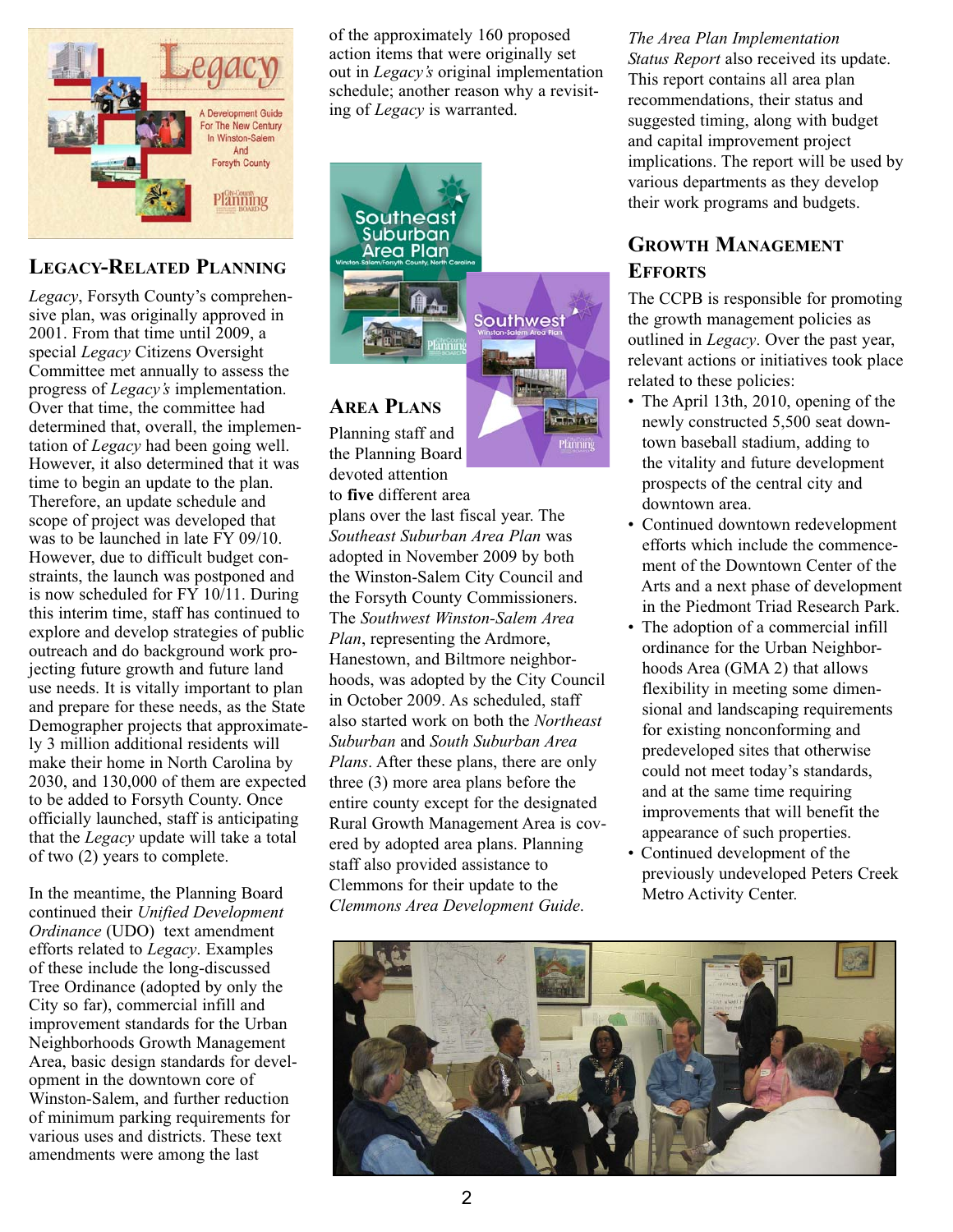- Initial work to prepare a Central City Development Strategy which would enhance the quality of life and mobility for the existing 3.4 million citizens, visitors, residents, students and employees that currently frequent this area.
- Continued design and area plan assistance to the increasingly popular Revitalizing Urban Commercial Areas (RUCAs) program.
- The adoption of revisions to the Planned Residential Development (PRD) Ordinance.
- Planning Board endorsement of *Winston-Salem Urban Area 2035 Transportation Plan*
- An industrial site study that identifies existing and potential industrial sites across Forsyth County to assist economic development and recruitment efforts.
- Continued success in outreach initiatives with developers and property owners regarding the future PART commuter rail corridor which runs east-west through Winston-Salem and connecting with Greensboro.

## **PUBLIC EDUCATION**

In keeping with the *Legacy* Citizens Oversight Committee recommendations, the Planning staff, in cooperation with WSTV 13, The Government Channel, has continued to host a 30-minute educational show concerning *Legacy* issues. During the past year, episodes featured the 2010 Census and the Piedmont Triad's Aerotropolis Initiative. Planning staff also started to work with TV 13 on short "how-to" videos on various components of our development review processes. It is intended that a stakeholder or petitioner can watch one and then have a much better understanding of what to expect or what is expected of them. Examples will include the ins and outs of how to speak at a public hearing, what a Friday Morning Review meeting is, and the role of the Interdepartmental meeting. TV 13 is also continuing to run the Department's "commercials" or Public Service Announcements (PSAs) that highlight a principle of community



growth or improvement that is emphasized in *Legacy*. With appreciation to the Lincoln Institute of Land Policy, TV 13 aired three different documentaries that the Lincoln Institute had produced on planning issues and policies contained in *Legacy* as they have been experienced in three other cities: Cleveland, OH; Phoenix, AZ; and Portland, OR. Each of the "Making Sense of Place" stories was aired by TV 13 with a video segment introducing and commenting on the documentary by Planning Director Paul Norby. They are still available as on-demand videos on the City's web site.

Over the past year, staff also continued to explore more ways to take advantage of the City's participation in Facebook and Twitter. As the use of these technologies becomes more mainstream, they are becoming increasingly important ways to learn more about the community, to involve public participation, and to disseminate information. This goal of reaching out to the public has continued onto the Department's web site. There is more information now available, and people can also sign up for automated e-mail notification for a variety of planning-related topics, such as text amendments, historic

preservation and/or Planning Board meetings. The Department's bimonthly newsletter continues to inform a wide variety of stakeholders in the community of the planning activities that are being conducted, and how they can get more information or participate in our initiatives.

## **UDO AMENDMENTS**

In addition to completing the protracted work of the Tree Ordinance, Planning staff also used the last year to critically look at several aspects of the *Unified Development Ordinances* (UDO) to make a simpler and more efficient ordinance. As a result of these efforts and foresight, staff is hopeful that as the economy continues to improve, development within our community will be regarded as easier and much more straightforward then it used to be. Examples of these significant changes include: reductions to required parking standards, the consolidation of some permitted uses, and flexibility to the required setback requirements.

The County Commissioners, City Council, and Planning Board also requested Planning staff to bring forward specific text amendments that they requested. An example of these include the Commissioners' request to allow more flexibility in the sale of locally-grown agricultural products off of the property on which they were grown. This seemingly simple change will now allow farmers to sell their produce on someone else's property to take advantage of a welltraveled road. The Planning Board and Commissioners also supported the initiation of a text amendment that allowed the establishment of Land Clearing and Inert Debris (LCID) landfills in agricultural and other very low-density districts without requiring a zoning change.

The process of considering UDO text amendments continues to be made more transparent through various means, including expanded use of an e-mail distribution list, and use of stakeholder outreach to get input on proposed text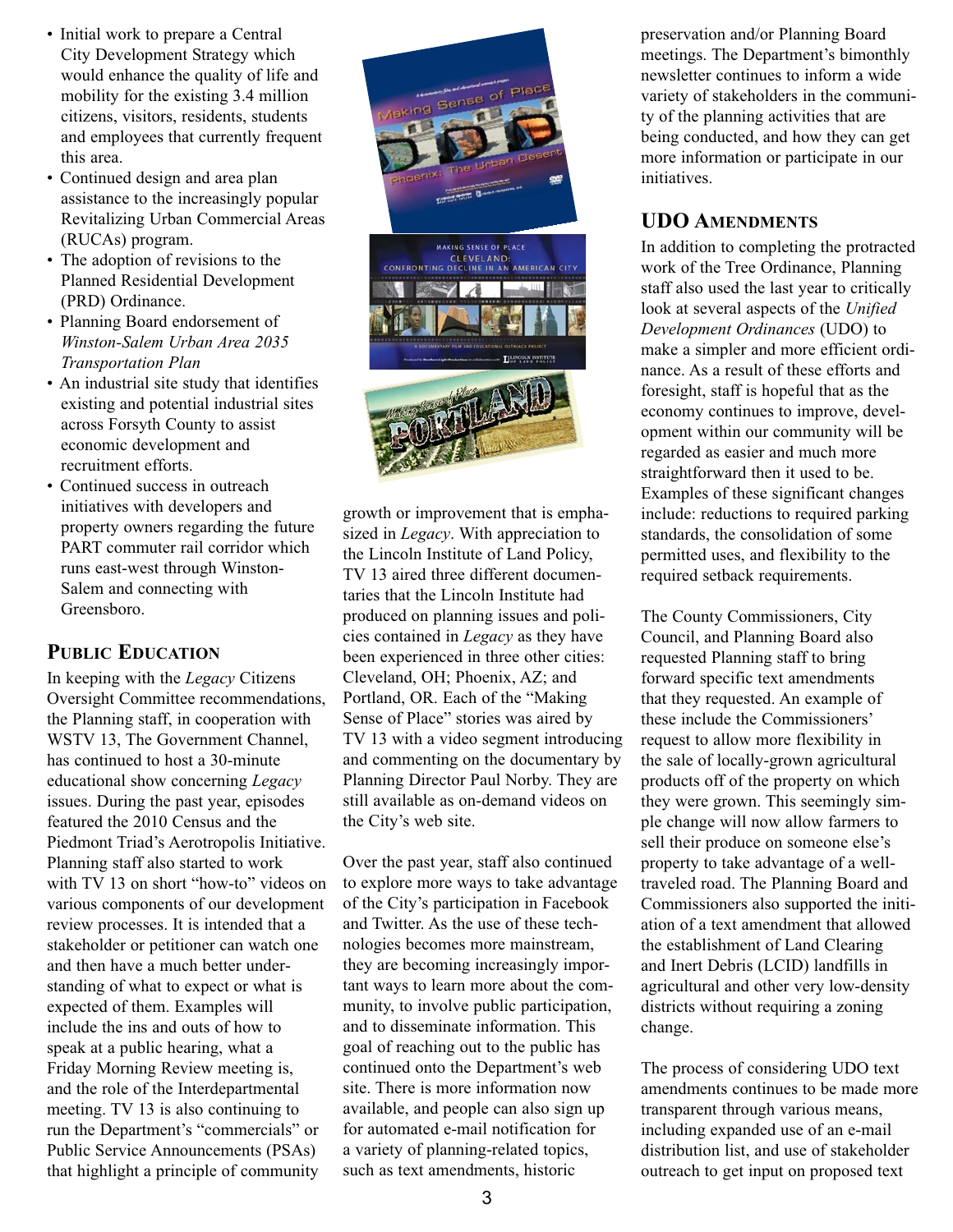amendments as they are being drafted and evaluated. The Planning Board is fully committed to providing an interactive, participatory and transparent process for all.

### **ECONOMIC DEVELOPMENT**

#### *Trends Report*

Planning staff published The *2009 Forsyth County Trends and Development Patterns* report in July 2010. Known as the "Trends Report," it is an annual document intended to be an easy-to-read and

informative economic tool for development within the community. It provides various statistics from the 2000 Census that have been broken into blocks representing the 22 geographic "planning areas" that encompass Forsyth County. Some of the categories that it



includes are: household income, diversity, education levels, and age and gender breakdowns. This year's report reflects information from more than 800 zoning and development approvals of the City-County (i.e., Winston-Salem/Forsyth County) Planning Board between 2004 and 2009. It also includes data from nearly 15,000 construction permits from this same period. Next year's Report will include 2010 Census statistics and the more formulated prediction that by 2030, more than 130,000 additional people will likely move into Forsyth County.

#### *Central City Planning*

Steady progress in our downtown continued over this past year regardless of the difficult economic times that surround us. As examples, several buildings along Fourth Street were renovated into restaurants and one

former office space was converted into a small, two-screen cinema. The former downtown Brown Rogers Dixon industrial warehouse, now renamed Winston Factory Lofts, was also completed and then immediately occupied. It contains 85 rental units. Overall downtown continues to thrive, and within its 2-mile radius, well over 38,364 residents now reside and almost 30,000 employees come to work each day. This momentum is also anticipated to continue. By 2030 it is projected that an additional 10,000 people will make downtown Winston-Salem their home.

> The Downtown Winston Salem Partnership (DWSP) initiated a form-based code overlay of downtown called the Winston Overlay zone district. In April, it was recommended for approval by the Planning Board. As of June 2010, it is still being considered by the City Council. The overlay includes basic development standards designed to reinforce the pedestrian nature of downtown. These include how buildings address the

street, the location of parking, and the level of transparency on the ground floor of a building with minimum standards for windows and doors. These standards will provide some level of consistent approach to downtown development that will protect investments already made and encourage future investments. These standards are to apply to new construction and substantial renovations only. It is expected to be reviewed and acted on by the entire City Council in July.

Elements of the Downtown Plan Update are now really coming to fruition. Pedestrian-oriented retail uses are being concentrated in a core district that heads eastward from the Stevens Center on Fourth Street, and then turns northward to go along Trade Street to Seventh Street. This core district connects the former Sawtooth Center, a historic building being renovated into the

Downtown Center of the Arts performing arts center, with the "visual arts" anchors to the north. "Restaurant Row" along Fourth Street, and other supplementary retail uses are interspersed throughout. Finally, a significant portion of the Strollway from north of Fourth Street to Seventh Street was completed. This extends the Strollway from Old Salem, through downtown, and almost to Martin Luther King Jr Drive. Future plans include extending the strollway even further northward.

The Central City Strategy previously mentioned has also had a positive effect on the continuing discussions regarding the development of a modern rail streetcar system and its benefit for the longterm development and livability of the entire Central City, including downtown, the Medical Center, the Research Park, visitor and sports attractions, the university campuses, and a diverse collection of urban neighborhooods.

Further planning work in the Central City included the RUCA (Revitalizing Urban Commercial Areas) program. In 2007, the City Council initiated and implemented the RUCA program with three sites in the Urban Neighborhoods Growth Management Area, which were Liberty Street, Waughtown and Washington Park. In total, they received \$1.5 million to do limited site and building improvements. The program was quickly regarded as a very useful tool. This past year, the Council requested that Planning staff update its evaluation of potential RUCA areas, and that evaluation resulted in additional potential areas that could benefit from possible RUCA funding, if it were made available. These additional areas include: North Cherry Street and Polo Road; North Cherry Street and Indiana Avenue; Baux Mountain Road and Old Rural Hall Road; and North Cherry Street and North Point Boulevard.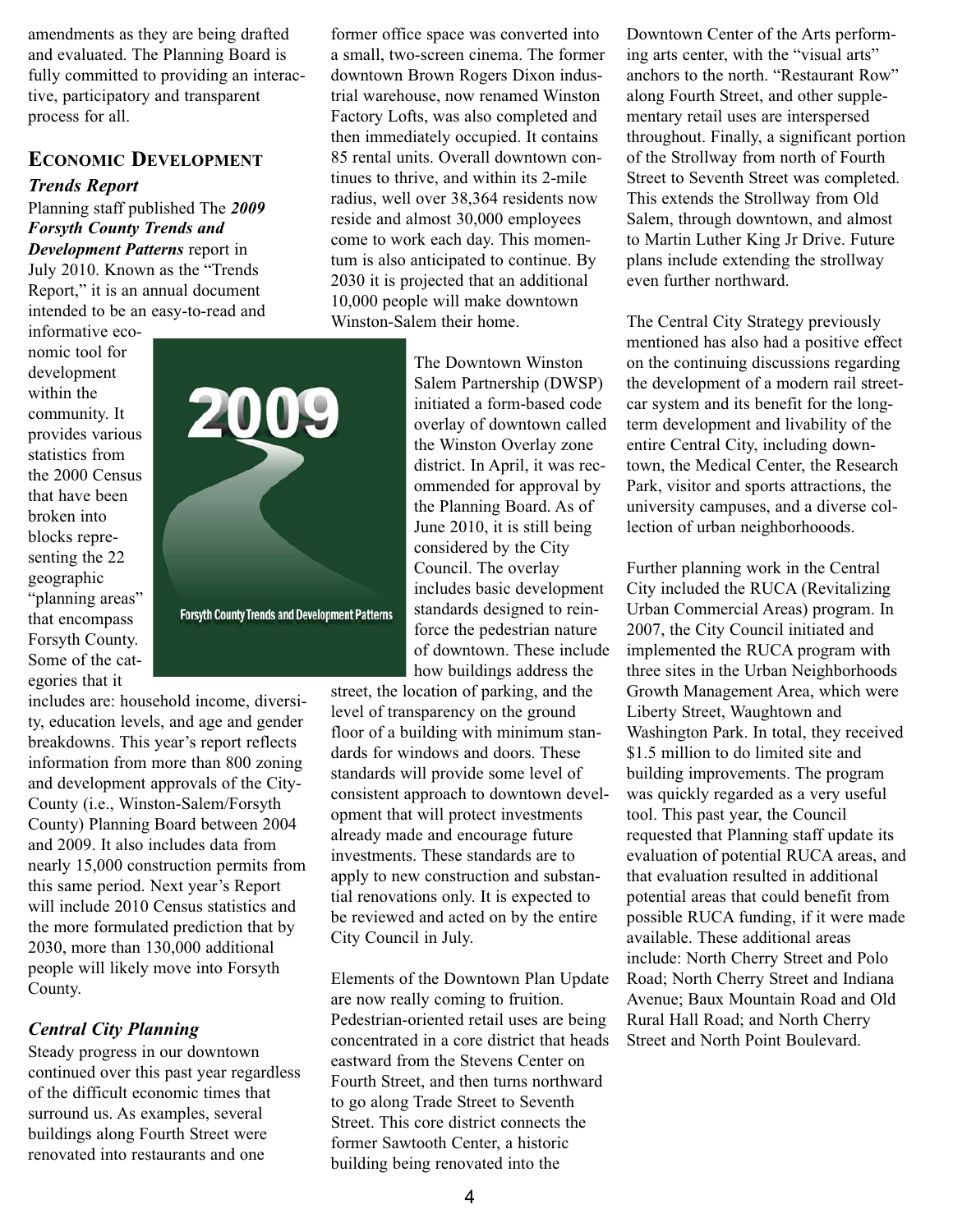

#### **HISTORIC PRESERVATION PLANNING**

In May, staff and the Forsyth County Historic Resources Commission (HRC) celebrated Historic Preservation Month with the publication of their 7th year annual poster. Numerous educational opportunities throughout the month were offered and the Odd Fellows Cemetery historic marker was unveiled to an audience of over 100 people on May 16th. The 10-acre cemetery, which

#### **COMMUNITY APPEARANCE**

Typically held in April, the 16th Annual Community Roots Day was moved to a fall event, beginning this fall. This decision was influenced by fall being a better planting time for small trees and the difficulties of the economy. It will continue to be co-sponsored by the Community Appearance Commission (CAC), Keep Winston-Salem Beautiful, and the Division of Vegetation Management.

The Technical Advisory and Project Review (TAPR) subcommittee, which reviews publicly-funded projects in both Winston-Salem and Forsyth County, reviewed several projects, which included the Career Center and Career Tech Buildings, Zone 7 Elementary School, Civitan Park's lighting plan, and the Joint Firearms Training Facility. They

has many graves that indicate individuals who had lived through the Civil War, is one of the largest African American cemeteries within Forsyth County and is thought to have over 10,000 grave sites. However, in recent years it had largely been abandoned. The placement of the historic marker at its entrance is just one of many efforts currently going on to bring the cemetery back.

The HRC, in conjunction with the City-County Planning Board and the North Carolina State Historic Preservation Office, also continued to update the 1980 survey of historic architectural resources in Winston-Salem and Forsyth County. Phase III, the last phase, was completed this year. The completion of this survey represents information involving 8,367 historic sites and structures across Forsyth County. The consultant-produced survey provides photographic, architectural and historical data associated with each historic building and site throughout Forsyth County. These results are now creating a database that will assist the City and County to protect and promote our historic resources, while also continuing to develop and grow in population. The National Register nominations for the Sunnyside/Central Terrace and Centerville Historic Districts in Winston-Salem were completed, and Reynoldstown, a residential neighborhood in Winston-Salem, received approval as a National Register Historic District. Finally, the Hope Area National Register Study has been outlined and funded.

also updated their brochure which assists applicants in explaining the TAPR process.

This past year may have been tough moneywise, but the CAC persevered and still had their biennial awards ceremony on October 19th. The invited speaker was Raleigh Planning Director Mitchell Silver, who made a captivating presentation concerning the history of city planning and the role of the comprehensive plan, particularly appropriate as the *Legacy* update gets started. The CAC also this past year added a new marker program to their awards program. The marker is styled similarly to historic markers and is intended to bring attention to an area rather then a person. The Trade Street Arts District was the first marker awarded through this new initiative.

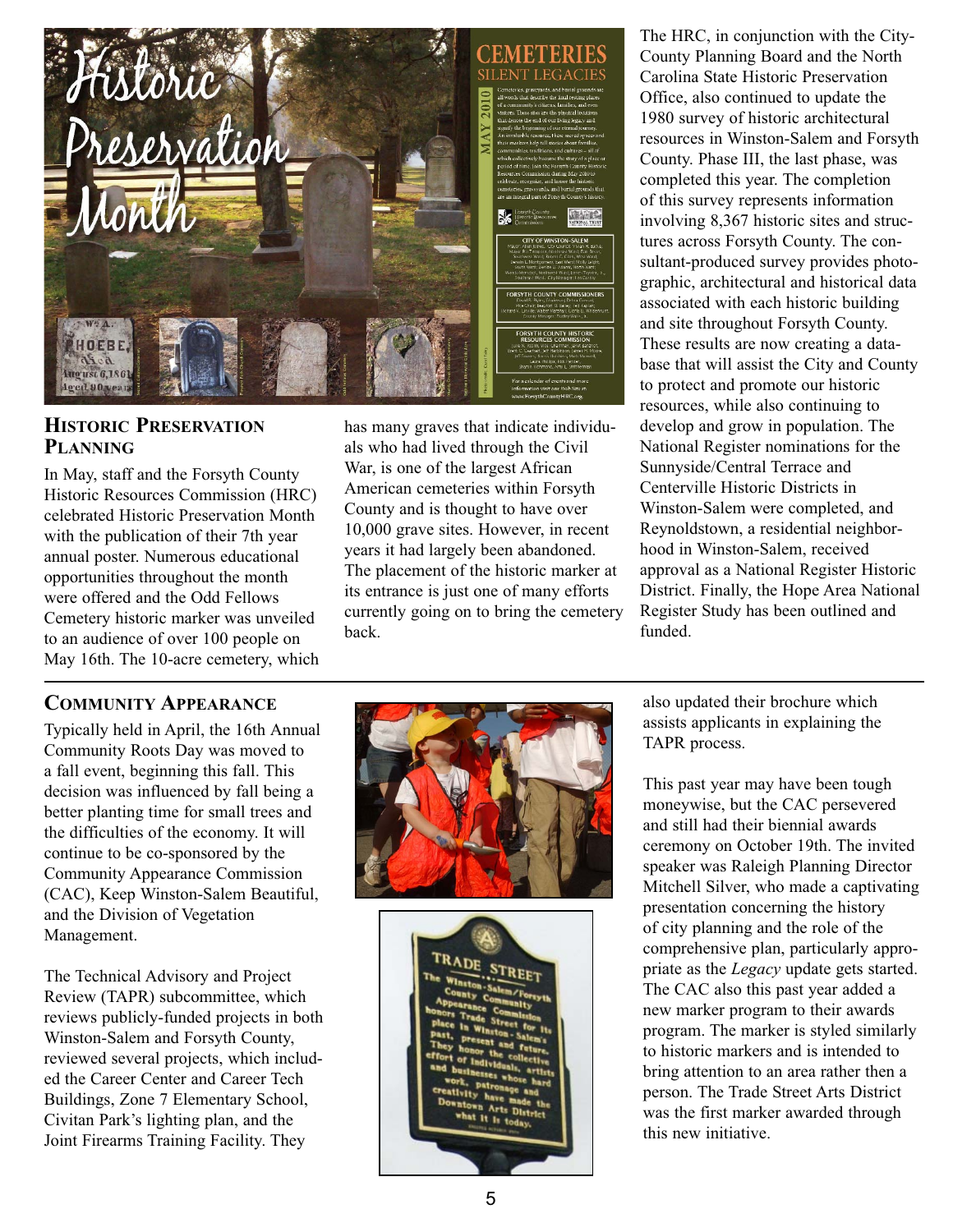# **OTHER SPECIALIZED PLANNING EFFORTS**

#### *Transportation Planning*

According to an arrangement that has been in place for several years, Planning staff provides assistance and support to the transportation planning efforts of the Winston-Salem Department of Transportation (WSDOT). Together, they provide the primary staffing for the Metropolitan Planning Organization (MPO). Planning staff provided significant administrative support to the work of the Technical Coordinating and Transportation Advisory Committees of the MPO, as well as substantive support to planning efforts. Part of these efforts included beginning an update of the population, housing and employment estimates and projections to be used in the regional traffic model; getting the Greenway Plan Update underway; serving on various transportation committees (Bike & Greenway, Sidewalk & Pedestrian, Street & Highway and NCDOT Complete Street Advisory Group); and working on special study teams (Martin Luther King Jr. Drive Extension, Cloverdale Pedestrian, and Yadkin River Greenway Feasibility).

#### *Regional Planning*

During the past year, the Director of Planning and other staff continued to work with their colleagues from Kernersville, High Point, Greensboro, and Guilford County on the planning effort known as "Heart of the Triad." This effort focuses on an area straddling the Forsyth-Guilford County line and involves a coordinated process to prepare land use and infrastructure plans. This unified effort will accommodate new regionally-supportive economic growth, along with the residential and service uses necessary to make that economic growth manageable. On June 30, the Strategic Planning Committee, made up of elected officials, endorsed the draft of the plan that had been put together by the planning directors and the citizen-based Stakeholders Committee over the past two years.

This year also brought the initiation of another regionally based effort called Aerotropolis. It was initiated by the Piedmont Triad Partnership and focuses on maximizing the future regional economic development opportunities surrounding the Piedmont Triad International Airport (PTI) and even the Smith Reynolds Airport. Few other places in the nation have the advantages of the PTI area, which is located at the convergence of five interstate highways and has outstanding materials storage and transport systems already in place from the area's textile and furniture histories. All of these advantages ensure that this area will continue to develop, as demonstrated by the recently opened FedEx east coast hub. Coordinated planning efforts, initiated among the region's many stakeholders, are critical in order for our area to grow successfully.

Another cooperative regional planning effort is the completion of the next phase of the regional commuter rail study. Completing the study qualifies the region to receive federal and state funds for a system. Planners from all jurisdictions have been involved in planning transit-supportive development in the areas adjacent to each of the possible stations. The first phase is planned to be the east-west route, linking eastern Greensboro to the Hanes Mall area.

#### *Rural Preservation*

In February 2008, Voluntary Agricultural Districts became available within Forsyth County. Related to that, Agricultural Tourism uses were added to the UDO to enhance economic opportunities from farming and agricultural activities. Continuing these efforts of promoting rural preservation and local agricultural efforts, this past year, County Commissioners initiated a text amendment that allows for the sale of locally-grown produce to be sold at another location other then where it was grown. This seemingly small change is important to the growers of Forsyth County because many of them are not located on well-traveled roads where passers-by can easily purchase their

seasonal products. This change now allows growers to sell their products on someone else's property that does front on a busier roadway.

#### *Addressing and Street Naming*

Prior to 2006, Forsyth County and Winston-Salem never had an organized approach to addressing and street naming. As a result, each interest within the community had created their own system of addressing very specific to their needs. There are estimated to be at least 35 systems in existence in the county today. An Addressing Technical Committee was formed in 2006 that represents stakeholders from all of the communities and the varying emergency responders. It is their goal to create one master addressing database (MAD) system that will integrate everyone's information into one system and one format. Working towards having one standard for all users is also important because the federal government is currently reviewing addressing and street naming standards required to be used starting with the 2020 Census. The Committee, with the support of Planning staff, has also been working to formulate the firstever codified "addressing" policies and procedures. Clearly, this is a massive undertaking that is going to take much time and even more effort and cooperation among all stakeholders. Very slowly, Planning staff has been making noteworthy forward progress on these efforts. Obviously, much work remains, which will continue as resources and staffing allow.

#### *Orthophotography and Mapping*

The next flyover for an orthophotography and mapping project has again been postponed because of the lack of funding in the slow economy. It has been the Planning Board's practice to update its orthophotos every 3-4 years because of their invaluable importance to numerous City and County departments including among others, the Tax Assessor, Inspections, the Sheriff and the Police Department. The last project was done in 2005. At this point, it is unclear when another will be scheduled. The Planning Board continues to look for alterative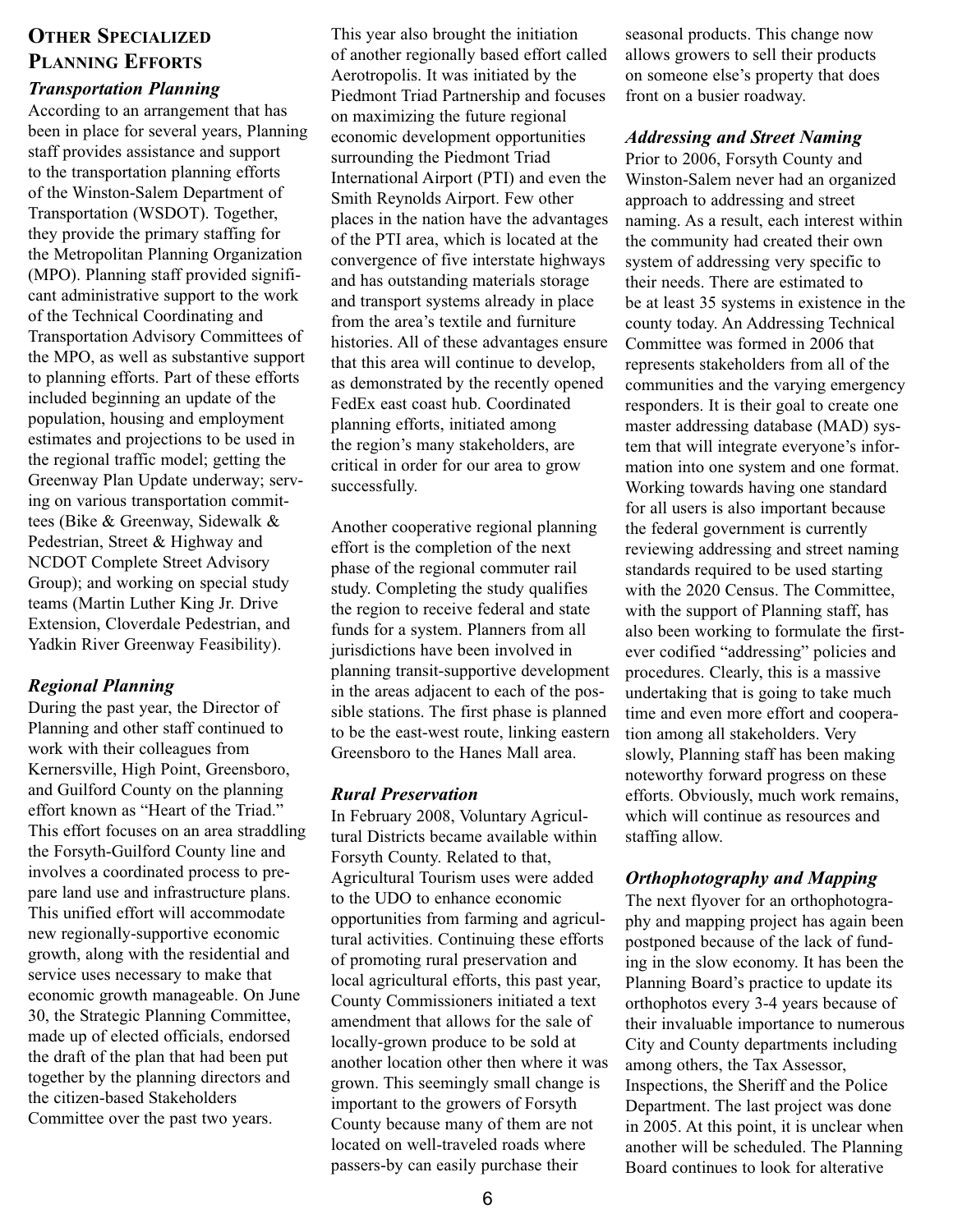sources and/or funding in order to move it forward whenever and wherever possible. A statewide effort early this year to obtain aerial photography for each county will help some, although it will lack some of the features that the orthophotography program could provide. As the economy starts to show improvement, the flyover will again be included in the Department's budget submission.

The 2005 orthophoto maps are available for viewing at the Planning Office's zoning counter at map scales of 1" to 200' (1:2400) for the whole project area and at  $1"$  to  $100'$   $(1:1200)$  for the greater downtown area. Digital images are also available for download in Seamless Image Data (SID) format from the City's GIS web page, **http://www.GIS. cityofws.org**. These maps were used to update the County Tax Office's GeoData Explorer application at **http://maps2.co.forsyth.nc.us/ geodata\_08**. Additionally, 2005 planimetric and topographic data is also available as hardcopy maps at the zoning counter and is also downloadable in CADD (DWG) format from the City's GIS web site.

2010 was also the year of our country's decennial Census. As part of the organized preparations for the April Census push, Kelly Bennett, on the Planning staff began organizing the "Complete Count Committee" early in this fiscal year. This involved coordinating the work of other high-level City/County staff who facilitated a large committee, made up of diverse and extremely busy community leaders. Their specific purpose was to identify and then educate various "hard to reach" stakeholders throughout the community about the benefits of participating in the census. The Complete Count Committee's efforts were very successful, and, as a result, Forsyth County's participation in the Census increased by 2 percentage points and outperformed both the national and state averages. Winston-Salem increased its participation from the 2000 Census by 3 percentage points.

#### **SMALL TOWN PLANNING ASSISTANCE**

The City-County Planning Board handles zoning requests and general planning support for the towns of Rural Hall, Tobaccoville, and Bethania, since those communities remain in the zoning and planning jurisdiction of Forsyth County. Additionally, the City-County Planning staff also functions as the planning staff to the Town of Walkertown, which has its own planning/zoning jurisdiction and planning board. City-County Planning staff continued to work with the Village of Clemmons as they finalized their update of the *Clemmons Area Development Guide*. The Town of Lewisville, the Village of Clemmons and the Town of Kernersville each have their own planning jurisdiction, planning board and planning staff.

### **DEVELOPMENT REVIEW ACTIVITIES**

The following table summarizes development review activities processed and coordinated by the Planning Board staff for the past fiscal year:

| Preliminary subdivision plans approved              | 4             |
|-----------------------------------------------------|---------------|
| Final plats approved                                | 88            |
| Site plans approved through Planning Board Review   | 17            |
| Minor subdivisions approved                         | 104           |
| <b>Zoning Caseload</b>                              |               |
| General Use rezoning requests                       | 15            |
| Special Use Limited                                 | 8             |
| Special Use rezoning requests                       | 22            |
| <b>Special Use Permits</b>                          | 6             |
| Jurisdictional transfers of zoning (County to City) | 3             |
| Site Plan Amendments                                | $\mathcal{P}$ |
| <b>Total Zoning Cases</b>                           | 56            |
| Staff site plan changes to approved                 |               |
| special use district site plans                     | g             |
| UDO Text amendments processed                       | 16            |

A special note should be made concerning *Unified Development Ordinances* (UDO) text amendments. Text amendments are initiated in several different ways: 1) by an outside party, usually a development interest, which submits a request

for an amendment; 2) by Planning or Inspections staff, through either a review of practical problems or issues in interpreting or administering the ordinance, or through a implementation of a planning initiative specified in the Planning Board's adopted annual work program; or 3) by special request of the Planning Board or the City or County elected bodies. As UDO text amendments are adopted,

the UDO is updated on the MuniCode web site bi-monthly.

# **ADMINISTRATIVE MATTERS** *Budget and Staffing*

In June 2009, the City and County approved their overall budgets allocating \$2,747,480 to the City-County Planning operation. This budget was approximately \$255,330 less then the previous year's initially adopted 2008/09 budget of \$3,002,810. The decrease resulted from a combination of extended personnel vacancies and eliminated positions, as well as required cuts to the Department's discretionary spending categories.